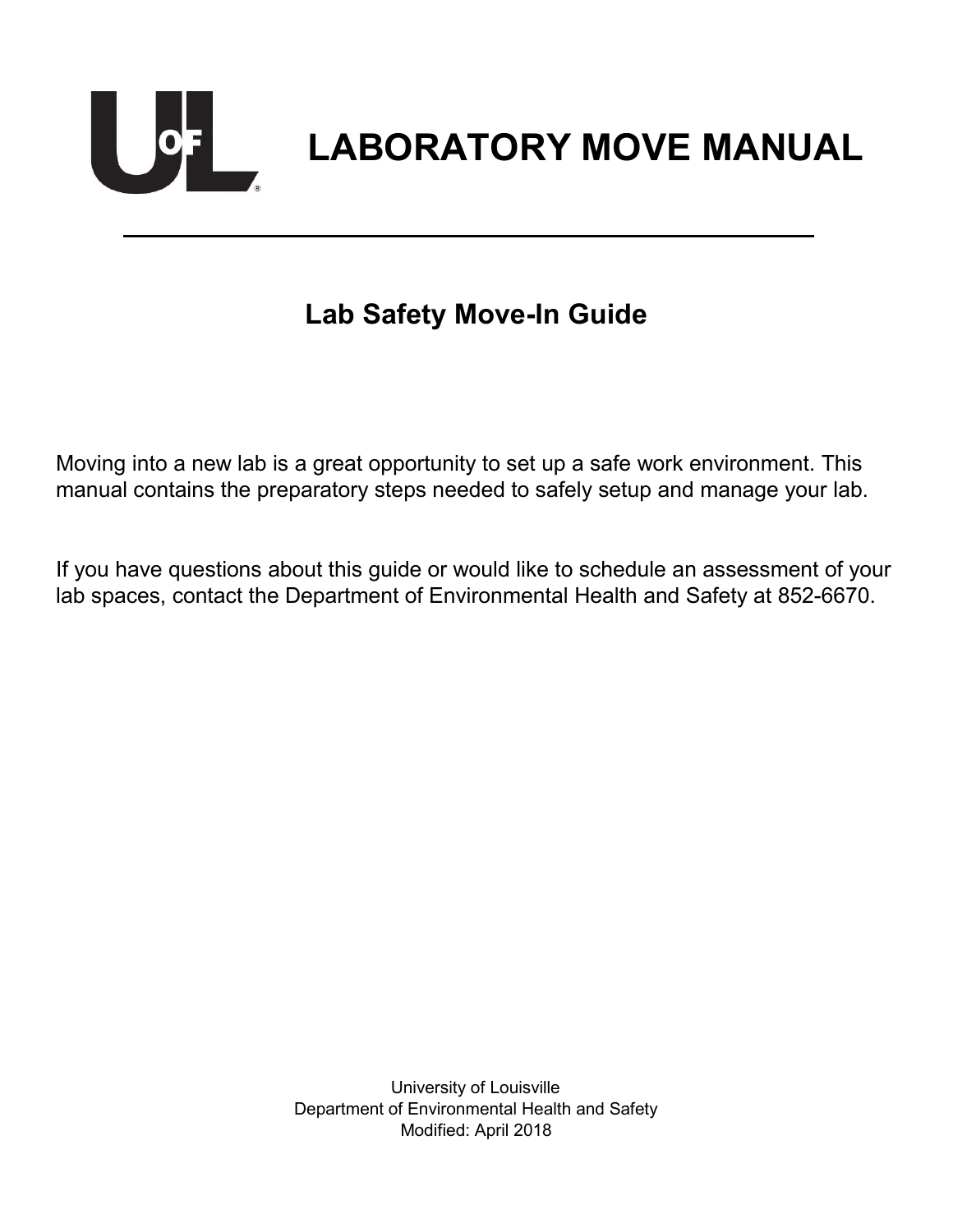# **Overview**

All laboratories within the University of Louisville (the University) maintain certain standards for the safety of laboratory personnel, the environment, and contractors or vendors. Information on these safety regulations is available through numerous guides, including:

**Laboratory Safety Manual**: [http://louisville.edu/dehs/occup-health-safety/occup-health-safety](http://louisville.edu/dehs/occup-health-safety/occup-health-safety-files/laboratory-safety-manual/)[files/laboratory-safety-manual/](http://louisville.edu/dehs/occup-health-safety/occup-health-safety-files/laboratory-safety-manual/) 

**University Waste Disposal Guide**:<http://louisville.edu/dehs/waste-disposal/chem-haz-pickup-form>

**University Biosafety Manual**: [http://louisville.edu/dehs/biological-safety/biological-safety](http://louisville.edu/dehs/biological-safety/biological-safety-files/university-of-louisville-biosafety-manual)[files/university-of-louisville-biosafety-manual](http://louisville.edu/dehs/biological-safety/biological-safety-files/university-of-louisville-biosafety-manual) 

**University Radiation Safety Manual:** [http://louisville.edu/dehs/radiation-safety/radiation-safety](http://louisville.edu/dehs/radiation-safety/radiation-safety-files/radiationsafetymanualforresearch)[files/radiationsafetymanualforresearch](http://louisville.edu/dehs/radiation-safety/radiation-safety-files/radiationsafetymanualforresearch) 

#### **Responsibilities**

**The Department of Environmental Health and Safety (DEHS)** will provide proper guidance on regulatory requirements for all laboratories. DEHS is always available to answer questions.

**Departments/department chairs** are responsible for ensuring that all Principal Investigators are aware of and follow safety requirements.

**Principal Investigators (PIs)** are responsible for the safe operation of their laboratory. This includes providing proper training and personal protective equipment to lab personnel prior to working in the lab and securing all necessary transport permits/Material Transfer Agreements prior to transfer of agents to the University.

**Laboratory Supervisors or Managers** are responsible for implementing the safety practices of the laboratory and ensuring that all laboratory personnel are trained prior to working in the lab. If there is no designated laboratory supervisor or manager, this responsibility falls to the Principal Investigator.

**All lab workers** are responsible for following appropriate safety practices of the lab and for reporting unsafe practices to the Laboratory Supervisor or PI. Lab workers must complete DEHS required training. All lab workers can contact DEHS at any time with questions or concerns.

#### **Important Contact Information**

| <b>DEHS Main Office</b>            | 502-852-6670 |
|------------------------------------|--------------|
| <b>Hazardous Waste Coordinator</b> | 502-852-2956 |
| <b>Biological Safety Officer</b>   | 502-852-2959 |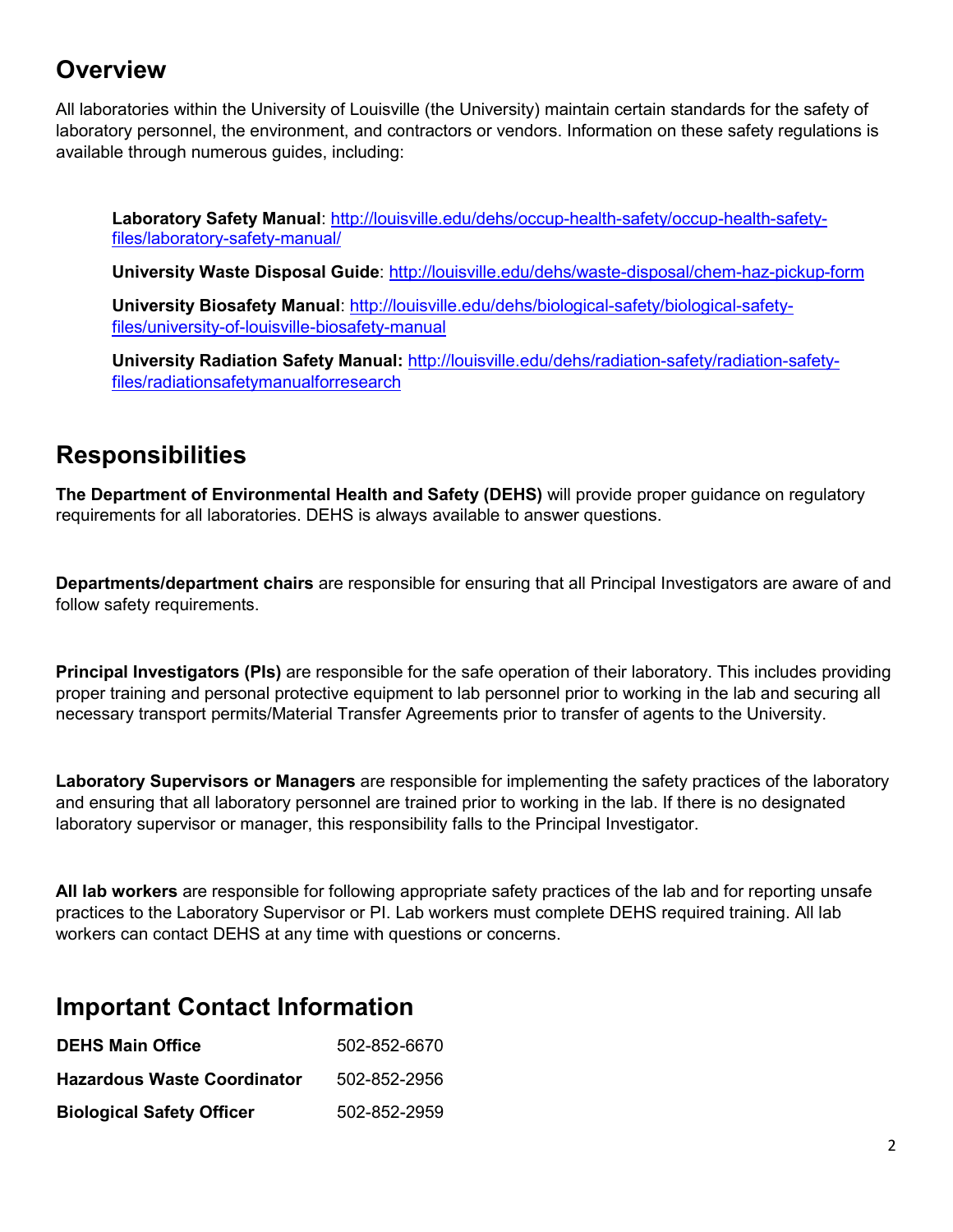| <b>Radiation Safety Office</b>    | 502-852-5231 |
|-----------------------------------|--------------|
| U of L Police                     | 502-852-6111 |
| <b>Physical Plant/HSC</b>         | 502-852-5695 |
| <b>Physical Plant/Belknap</b>     | 502-852-6241 |
| <b>Custodial Services/HSC</b>     | 502-852-7174 |
| <b>Custodial Services/Belknap</b> | 502-852-8200 |

# **Laboratory Move-In Guide**

The following sections will act as a guide for establishing a safe working environment in your lab, detailing both regulatory requirements and best practices. An extended checklist on self-assessing your lab space can found here: [http://louisville.edu/dehs/occup-health-safety/occup-health-safety-files/lab-safety-self-assessment.](http://louisville.edu/dehs/occup-health-safety/occup-health-safety-files/lab-safety-self-assessment)

# **BioRAFT Lab Page Creation and Personnel Training Management**

The University utilizes a lab research management system called BioRAFT [\(https://louisville.bioraft.com/\)](https://louisville.bioraft.com/). Using University login credentials, PIs will access their lab pages from which they can manage general training needs, lab personnel, upload documentation, and utilize laboratory safety assessment tools.

Completing the Job Activities section for each lab member under the Members tab allows BioRAFT to send automated notifications and reminders for which general trainings are required to personnel.

Contact DEHS (502-852-6670) if you have questions about BioRAFT or do not have an established lab page.

View this short video for guidance on using the modules in BioRAFT: [https://youtu.be/JBrI3x-7S28.](https://youtu.be/JBrI3x-7S28)

### **Laboratory/Emergency Information and Emergency Equipment**

- 1. Create a chemical hygiene plan (CHP) using the template found on this page: [http://louisville.edu/dehs/chemical-safety.](http://louisville.edu/dehs/chemical-safety) Review the CHP with all lab personnel. Review and revise the CHP on an annual basis, and keep it as a paper copy and/or upload it to the Documents tab of your BioRAFT lab page.
- 2. Post emergency phone numbers near all phones.

#### **9-1-1 for life-threatening emergencies and all fires**

**502-852-6111 (University of Louisville Police Dept.) for non-life threatening concerns** 

**502-852-6670 (DEHS) for lab safety questions and concerns**

3. Ensure all lab personnel are aware of evacuation routes and the location of safety showers, eyewashes, first-aid kits, fire extinguishers, and spill response supplies.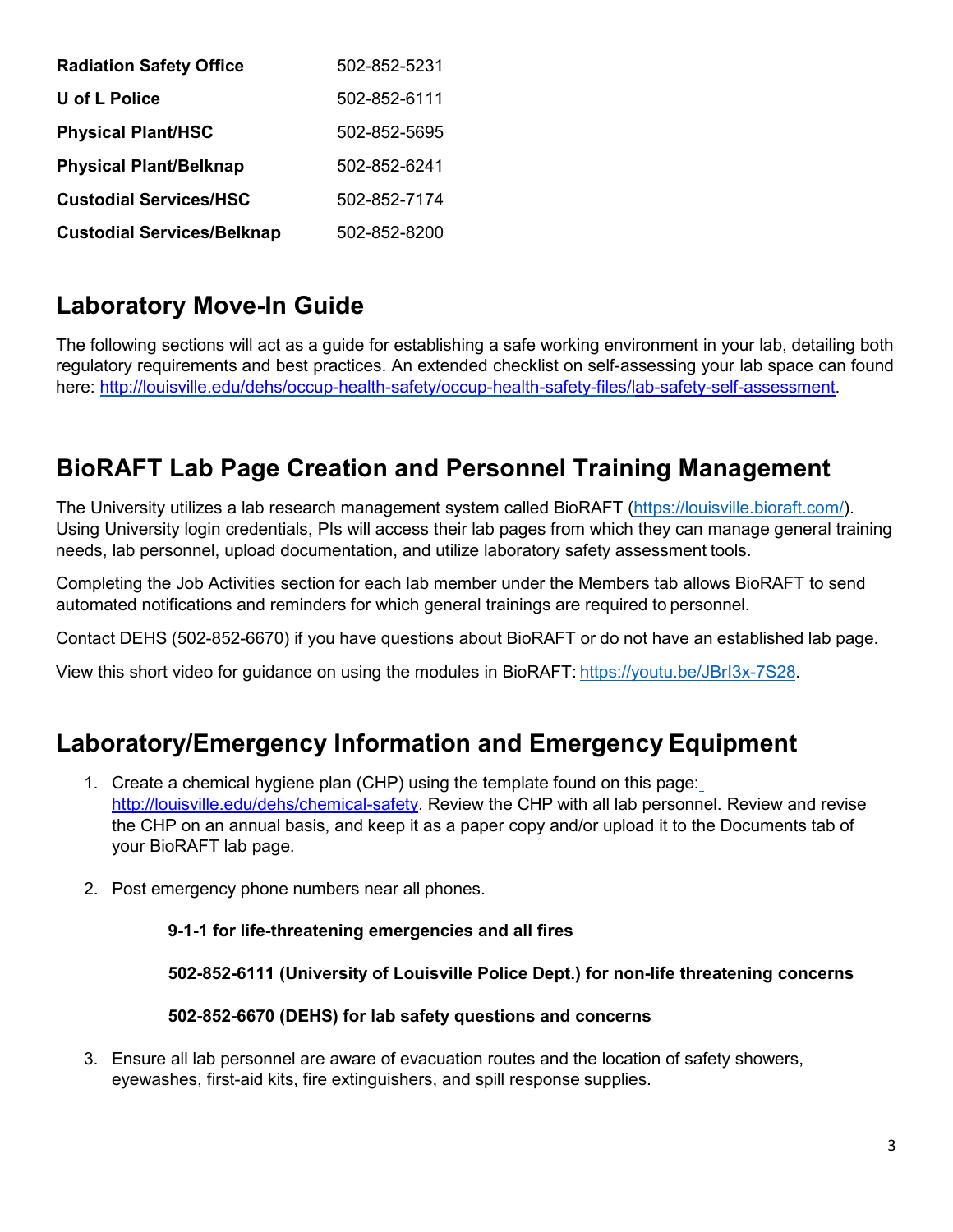- 4. Eyewashes and safety showers should have tags with the last date of inspection by Physical Plant. If a tag is missing or the last date of inspection is not within the last month, make a non-chargeable request here <http://louisville.edu/physicalplant/forms/non-chargeable-service-request> or call 502-852-6241 (Belknap) or 502-852-5695 (HSC). Keep the area around safety showers, eyewashes, and fire extinguishers clear.
- 5. Have a spill kit prepared to handle small spills. Spill kits include absorbent material (paper towels, absorbent mats, etc.), heavy-duty gloves and splash goggles, and a bag or bucket to collect used materials as hazardous waste. A biological spill kit will also include appropriate disinfectant. If a spill is large, materials are not available, or lab personnel do not feel comfortable cleaning it, immediately contact ULPD 502-852-6111 for assistance.

### **Hazard Communication**

- 1. Submit an all-hazards lab sign request using this form: [http://louisville.edu/dehs/chemical](http://louisville.edu/dehs/chemical-safety/chemical-safety-files/all-hazards-sign-request)[safety/chemical-safety-files/all-hazards-sign-request.](http://louisville.edu/dehs/chemical-safety/chemical-safety-files/all-hazards-sign-request) Complete a sign request for each lab space that you have; DEHS will generate,laminate, and post signs on doors.
- 2. Label household-grade refrigerators and microwaves with 'No Food and Drink Allowed' and 'No Flammable Materials' stickers. A biohazard symbol sticker is placed on all incubators, refrigerators, freezers, biosafety cabinets, centrifuges, and any other large equipment that stores or manipulates biological materials. Stickers are available at the Radiation Safety Office on Health Science Campus Library Commons (502-852-5231) or DEHS Main Office (502-852-6670) on Belknap campus.
- 3. Ensure the Radiation Safety Officer has posted the room for radioactive material use, if necessary, prior to transporting the material into the lab.

# **Equipment**

- 1. Check chemical fume hoods for a yellow airflow certification sticker and working alarm. Contact DEHS (502-852-6670) for airflow certification and Physical Plant (502-852-6241) for alarm or hood operation questions.
- 2. Biosafety safety cabinets require annual certification by a certified vendor. The University utilizes the following vendors for cabinet certification:

**Precision Air Technology** 919-812-0340 [sanderson@precisionairtechnology.com](mailto:sanderson@precisionairtechnology.com)

**Lewis Testing Services, Inc.** 317-862-9387 [laura@lewistestingservices.com](mailto:%20laura@lewistestingservices.com)

3. If floor-model centrifuges were moved, arrange with the manufacturer or service provider to have them releveled and reinstalled.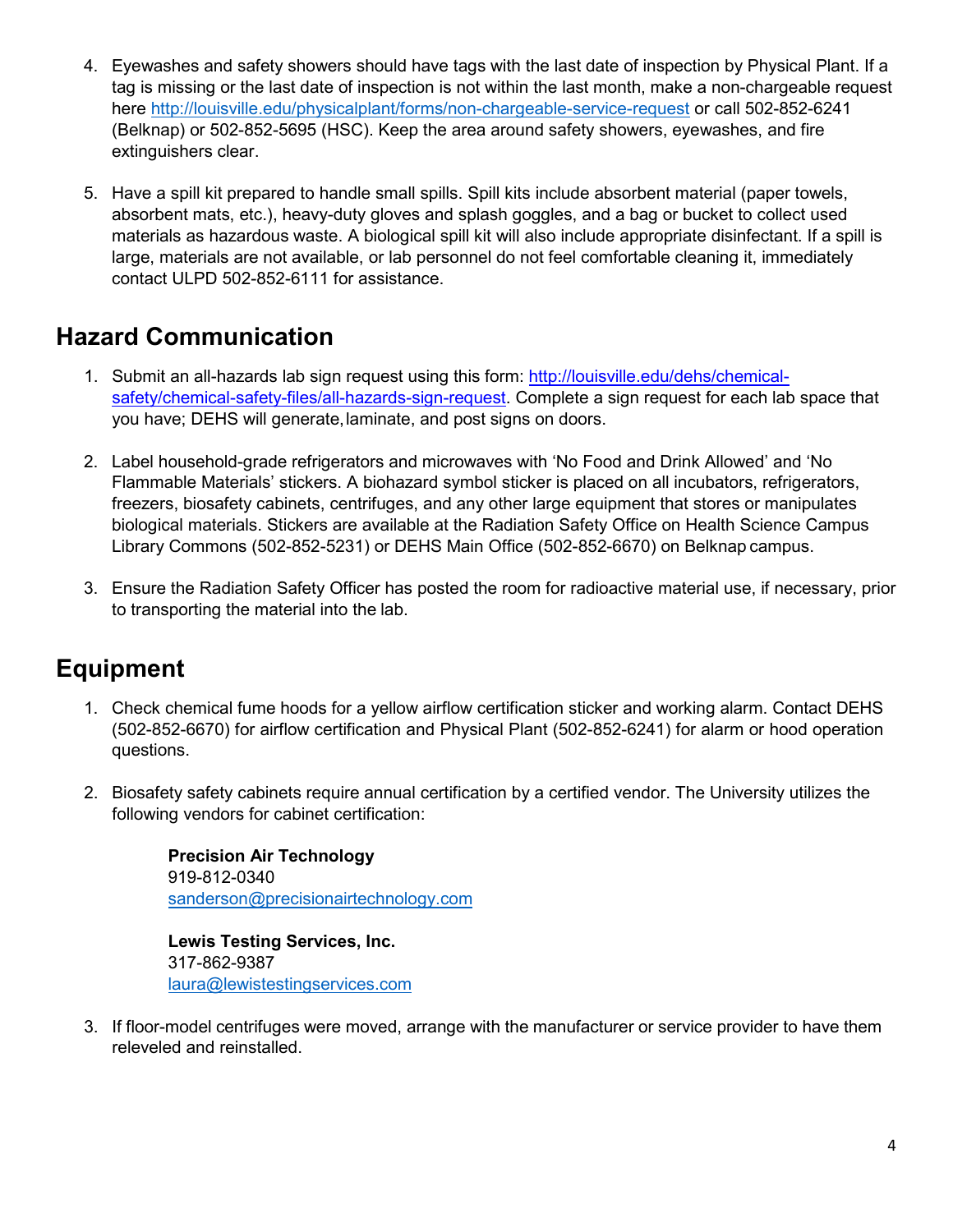### **Chemical Storage and Chemical Waste**

- 1. Maintain a chemical inventory. An explanation of what should be included and a template are available here: [http://louisville.edu/dehs/chemical-safety.](http://louisville.edu/dehs/chemical-safety) BioRAFT has a Documents tab that can house an Excel file of your inventory or a ChemTracker module in which you can input your chemical inventory item by item for more detailed tracking. It is best practice to update your chemical inventory as you use/receive chemicals.
- 2. Properly segregate (store in different locations or separated by secondary containment) liquid and solid chemicals by hazard class.

#### **Flammable liquids, flammable solids, combustibles**

**Corrosives (acids separate from bases)**

**Oxidizers, peroxide-formers, water reactives, organic peroxides** 

#### **Poisons/toxins, cyanides**

- 3. Store all flammable liquids, flammable solids, and combustibles in a flammable storage cabinet.
- 4. Secure all compressed gas cylinders to wall-mounted brackets with a chain (contact Physical Plant to request a chain). Cap cylinders not in use; use proper regulators to cylinders in use.
- 5. Spent, expired, or unwanted chemicals are collected by DEHS. Request waste pickup through this online form using University login credentials: [http://louisville.edu/dehs/waste-disposal/chem-haz](http://louisville.edu/dehs/waste-disposal/chem-haz-pickup-form)[pickup-form.](http://louisville.edu/dehs/waste-disposal/chem-haz-pickup-form)
- 6. Consult the Waste Disposal Guide and this waste labeling guide for chemical waste management: [http://louisville.edu/dehs/waste-disposal/waste-disposal-files/waste-disposal-guide.](http://louisville.edu/dehs/waste-disposal/waste-disposal-files/waste-disposal-guide)

#### **Biohazardous and Infectious Waste**

- 1. Contact Custodial Services (HSC 502-852-7174 or Belknap 502-852-8200) to request Stericycle biohazard waste boxes and red liners. White or yellow labels for the boxes are acquired from the Radiation Safety Office (502-852-5231) or DEHS Main Office (502-852-6670). A tutorial video on biological waste management is available: https://www.youtube.com/watch?v=5qa65BYVAOY&t=13s.
- 2. Collect contaminated sharps in a leak-proof, puncture-resistant, labeled sharps container (not provided by Custodial Services or DEHS). When the container is ¾ full, close the lid and dispose of the entire box in a Stericycle biohazard waste box. Uncontaminated sharps, such as broken glass, are collected in a labeled, bag-lined, puncture-resistant container (such as VWR glass waste boxes). This box should weigh less than 20 pounds as a courtesy to custodial services.